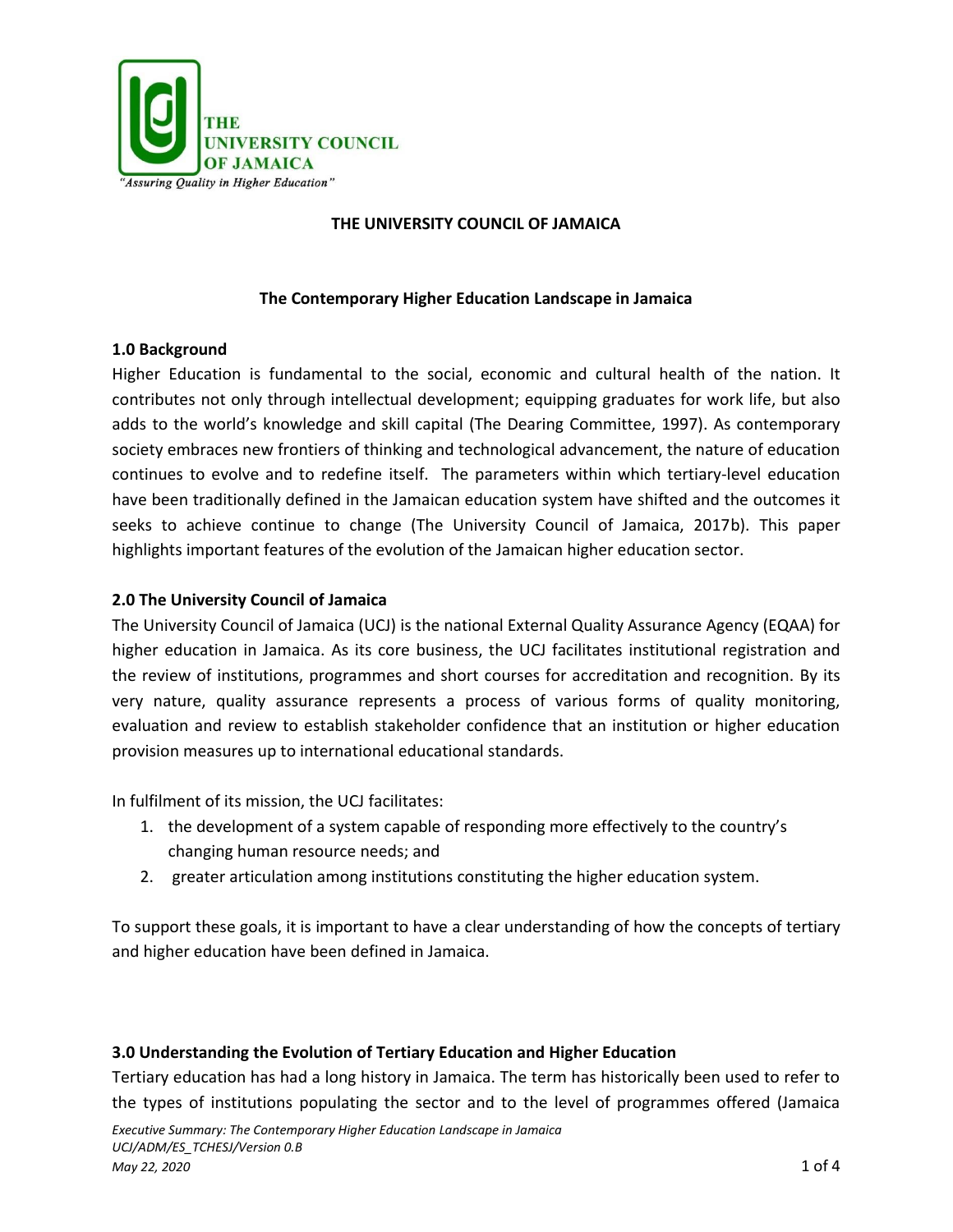

Education Sector Survey, 1977, p.18). With increasing evidence of the wider use of the concept of *higher education* globally, however, Jamaica has begun to embrace contemporary discourse surrounding these concepts and to give focus to the goals of providers and of learners in the higher education landscape (UCJ TQF, 2019).

*3.1* **Tertiary education is defined as the third stage or level in the education system following the completion of secondary education (UCJ, 2019)** (Evans & Burke, 2006; Holding & Burke, 2005; Howe & Strauss, 2000). In Jamaica, the secondary stage is usually marked by the completion of Caribbean Secondary Examination Certificate (CSEC) subjects, which are a minimum requirement for matriculation into what are considered post-secondary and tertiary levels of the education system. In some contexts, tertiary education is classified with post-secondary education, building on completed secondary education (Evans & Burke, 2006, p.5). UNESCO (2012), however, critically distinguishes between post-secondary and tertiary education. UNESCO posits an alternative concept of 'Post-Secondary Non-Tertiary Education', aimed at the individual acquisition of knowledge, skills and competencies lower than the level of complexity characteristic of tertiary education and more focused on preparation for labour market entry and tertiary matriculation (UNESCO, 2012, p.43).

*3.2* **Higher Education (HE)** *also* **represents the third level or stage of education that occurs after the completion of secondary education (UCJ, 2019)**. While HE intrinsically shares features with tertiary education, it has been argued that contemporary definitions speak to the concept now being broader in scope than tertiary education. Contemporary HE takes into account a wider crosssection of types of post-secondary and tertiary education than historical definitions dictated. This includes from the level of the undergraduate certificate up to the doctoral level. The concept of **higher education** traditionally carried an elitist connotation, often viewed as synonymous with *"University education" -* the university being an academic type of tertiary education institution that typically offers more advanced level academic programmes and teaching staff with terminal qualifications and engaged in research and publication. By connoting a pecking order for education, premised on traditional value systems that embrace the prestige of advanced levels of study, some critics have argued that the term *higher education* consequentially privileges particular types of institutions and strengthens classist sentiments, discriminating against others.

Higher education is therefore regarded as a more **inclusive** concept that transcends the aforementioned traditional notions that equate it to university education and which may operate in various forms. HE may reflect diverse institution types, programme levels and disciplines of study ranging from post-secondary to advanced tertiary levels.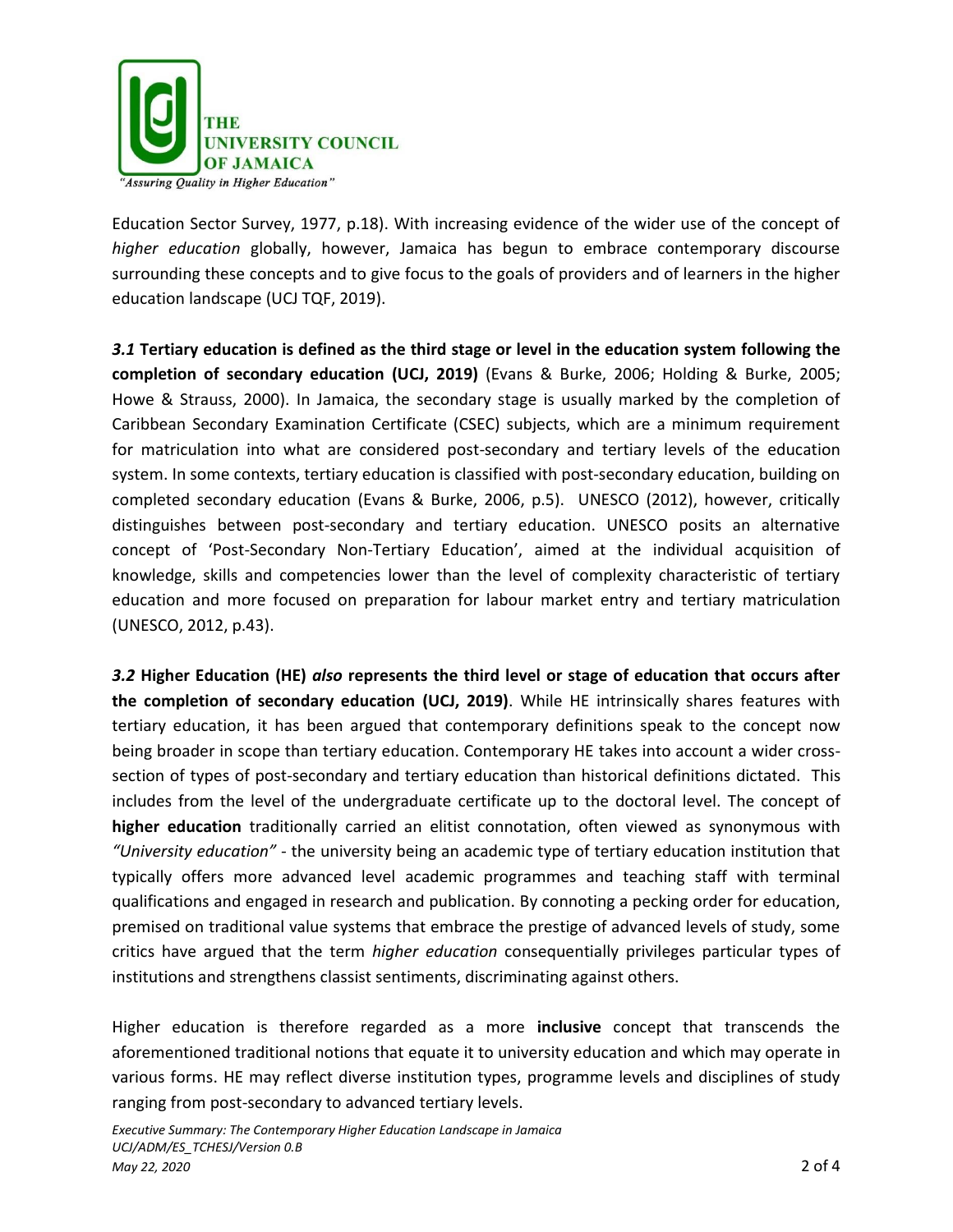

# **4.0 Constituents of the Jamaican Higher Education Sector**

According to the UCJ Tertiary Qualifications Framework (UCJ, 2019), Jamaica's higher education sector reflects a diverse, semi-autonomous and independent composite of institutions and programmes.

The Planning Institute of Jamaica (2017) reports that institutions constituting the higher education sector include:

- **universities**
- **university colleges**
- **teachers' colleges**
- **speciality colleges** (in disciplines such as, the visual and performing arts, sports, business, agriculture, science and theology).

Based on environmental scanning and research conducted by the UCJ, the following types of institutions are also part of the Jamaican HE sector (UCJ, 2017a):

- **community colleges**, offering programmes from Grades 12 and 13 (Sixth Form) up to the post graduate level;
- **vocational training institutions** that offer the National Vocational Qualifications of Jamaica (NVQ-J) at Levels 3 and above;
- various forms of **technical specialty schools** that provide short-cycle education and training courses;
- **polytechnics;**
- **junior colleges**;
- **overseas institutions**, including both those with satellite campuses in Jamaica and online programmes; and
- **alternative providers and brokers**, involved in hosting other institution's programmes

This broader, contemporary understanding of the types of institutions operating within the HE sector is underscored in the United Nations Educational Scientific and Cultural Organization's (UNESCO) definition of **a higher education institution** below:

*An educational body which carries out higher education activities based on legally approved study programmes. Any higher education organization must follow an external evaluation procedure in order to assess its quality and to acquire the provisional functioning authorization, followed by its official accreditation …Generally this requirement is*